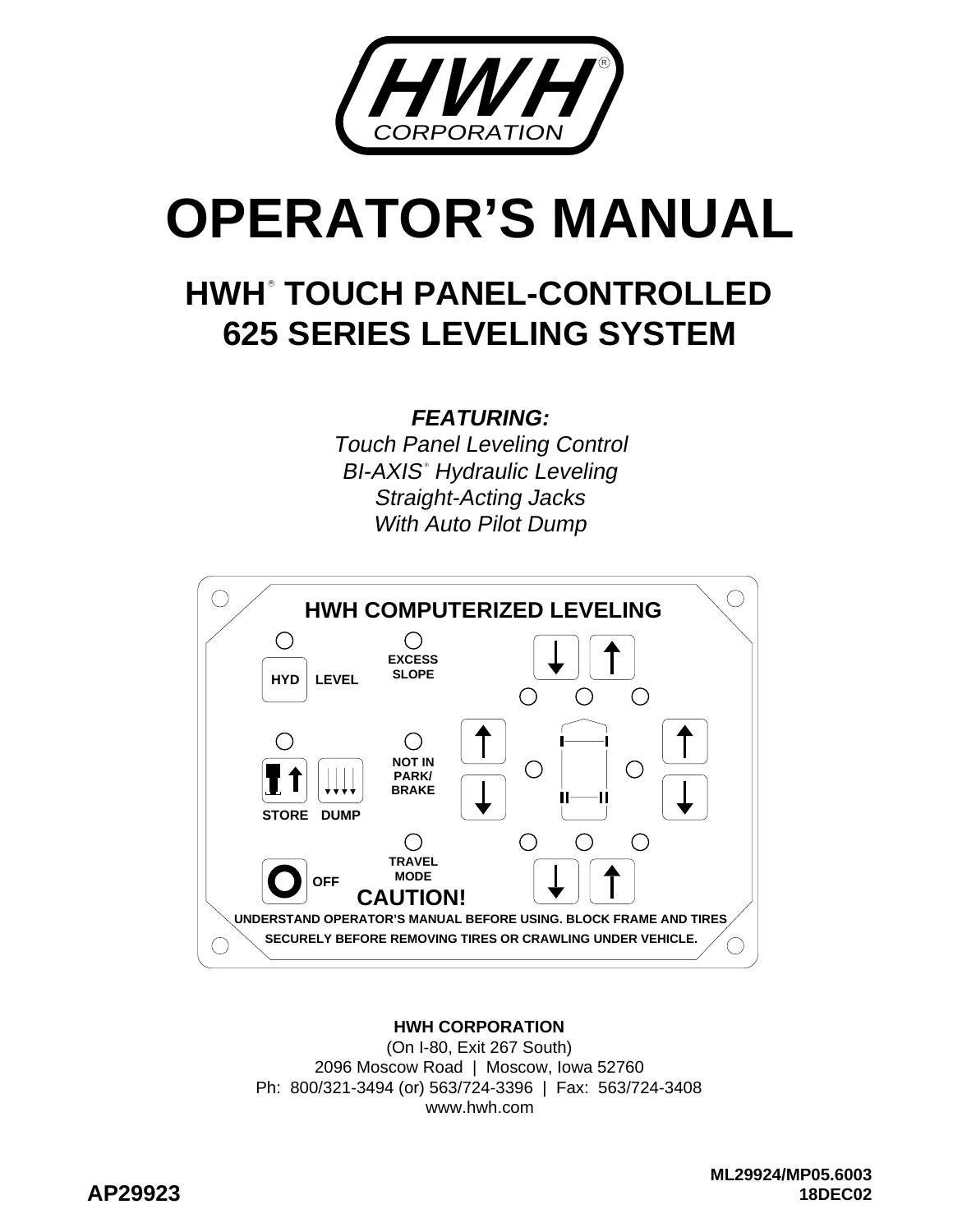# **OPERATOR'S MANUAL**

# **CAUTION !**

**READ THE ENTIRE OPERATOR MANUAL BEFORE OPERATING.**

**BLOCK FRAME AND TIRES SECURELY BEFORE CRAWLING UNDER VEHICLE. DO NOT USE LEVELING JACKS OR AIR SUSPENSION TO SUPPORT VEHICLE WHILE UNDER VEHICLE OR CHANGING TIRES. VEHICLE MAY DROP AND/OR MOVE FORWARD OR BACKWARD WITHOUT WARNING CAUSING INJURY OR DEATH.**

**KEEP ALL PEOPLE CLEAR OF VEHICLE WHILE OPERATING LEVELING SYSTEM OR ROOM EXTENSIONS.**

**KEEP ALL PEOPLE CLEAR OF VEHICLE WHILE DUMPING AIR FROM THE VEHICLE'S SUSPENSION.**

**DO NOT MOVE THE VEHICLE IF THE VEHICLE IS NOT AT THE PROPER RIDE HEIGHT. CONTACT MANUFACTURER TECHNICAL SERVICE FOR MOVING THE VEHICLE WHEN NOT AT THE PROPER RIDE HEIGHT.**

**WEAR SAFETY GLASSES WHEN INSPECTING OR SERVICING THE SYSTEM TO PROTECT EYES FROM DIRT, METAL CHIPS, OIL LEAKS, ETC. FOLLOW ALL OTHER APPLICABLE SHOP SAFETY PRACTICES.**

**IMPORTANT: IF COACH IS EQUIPPED WITH A ROOM EXTENSION, READ ROOM EXTENSION SECTION BEFORE OPERATING LEVELING SYSTEM.**

#### **HOW TO OBTAIN WARRANTY SERVICE**

**THIS IS NOT TO BE INTERPRETED AS A STATEMENT OF WARRANTY**

HWH CORPORATION strives to maintain the highest level of customer satisfaction. Therefore, if you discover a defect or problem, please do the following:

**FIRST:** Notify the dealership where you purchased the vehicle or had the leveling system installed. Dealership management people are in the best position to resolve the problem quickly. If the dealer has difficulty solving the problem, he should immediately contact the Customer Service Department, at HWH CORPORATION.

(563) 724-3396 OR (800) 321-3494. Give your name and coach was purchased, or the date of system installation, **SECOND:** If your dealer cannot or will not solve the problem, notify the Customer Service Department: HWH CORPORATION 2096 Moscow Rd. Moscow IA. 52760 address, coach manufacturer and model year, date the

authorization of an independent service facility, to be defective part, either by appointment at the factory or by the CORPORATION will authorize repair or replacement of the determine whether or not your claim is valid. If it is, HWH HWH CORPORATION personnel will contact you to during business hours (8:00 a.m. till 5:00 p.m. c.s.t.). description of the problem, and where you can be reached determined by HWH CORPORATION. All warranty repairs must be performed by an independent service facility authorized by HWH CORPORATION, or at the HWH CORPORATION factory, unless prior written approval has been obtained from proper HWH CORPORATION personnel.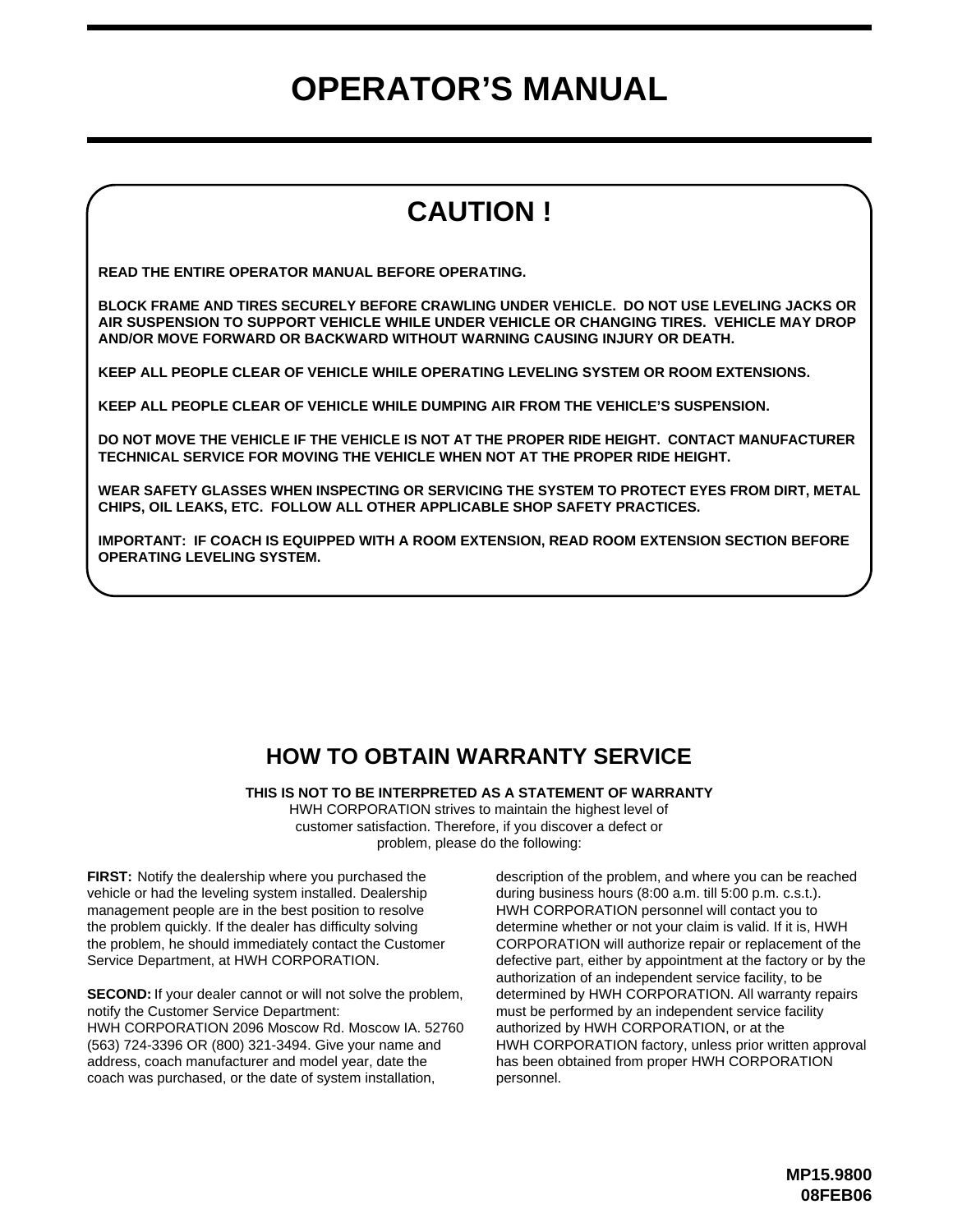# **CONTROL IDENTIFICATION 625 SERIES LEVELING SYSTEM**

**COMPUTER-CONTROL**



#### **CONTROL FUNCTIONS**

#### **CONTROL BUTTONS INDICATOR LIGHTS**

**"OFF" BUTTON:** Push the "OFF" button to stop hydraulic operation.

"LEVEL" (HYD) BUTTON: This is the on button and automatic operation button. The ON indicator light is above the "HYD" button.

**"STORE" BUTTON:** The store indicator light is above the "STORE" button. This button is used to automatically retract the jacks.

"**DUMP" BUTTON:** This is a manual button for dumping air from the vehicle suspension.

**EXTEND BUTTONS (UP ARROWS):** These buttons will extend their respective jack pairs to lift the vehicle.

**RETRACT BUTTONS (DOWN ARROWS):** These buttons will retract their respective jack pairs to lower the vehicle.

**LEVELING LIGHTS:** The four yellow indicating lights are level sensing indicators. When a yellow light is on, it indicates that its side, end, or corner of the vehicle is low. No more than two lights should be on at the same time.

**WARNING LIGHTS:** The four red lights surrounding the yellow level indicators are jacks down WARNING lights. They are functional only when the ignition is in the "ON" extended 1/4 to 1/2 inch. or "ACC" position, the system is on, and the jacks are

This is a manual button for dumping air **TEXCESS SLOPE" LIGHT:** This indicator will light when the leveling system cannot level the vehicle.

> **"NOT IN PARK/BRAKE" LIGHT:** This indicator will light when the hand/auto brake is not set and the "LEVEL" button is being pushed.

> **"TRAVEL MODE" LIGHT:** This indicator light will be on when the ignition is on, when the jacks are retracted and there are no red WARNING lights on.

**MASTER "JACKS DOWN" WARNING LIGHT:** This is a light mounted in the dash separate from the touch panel. and the ignition is "ON". It will be on when any one or more jacks are extended

**BUZZER:** This is a jacks down warning. It will sound if the master "JACKS DOWN" warning light is on.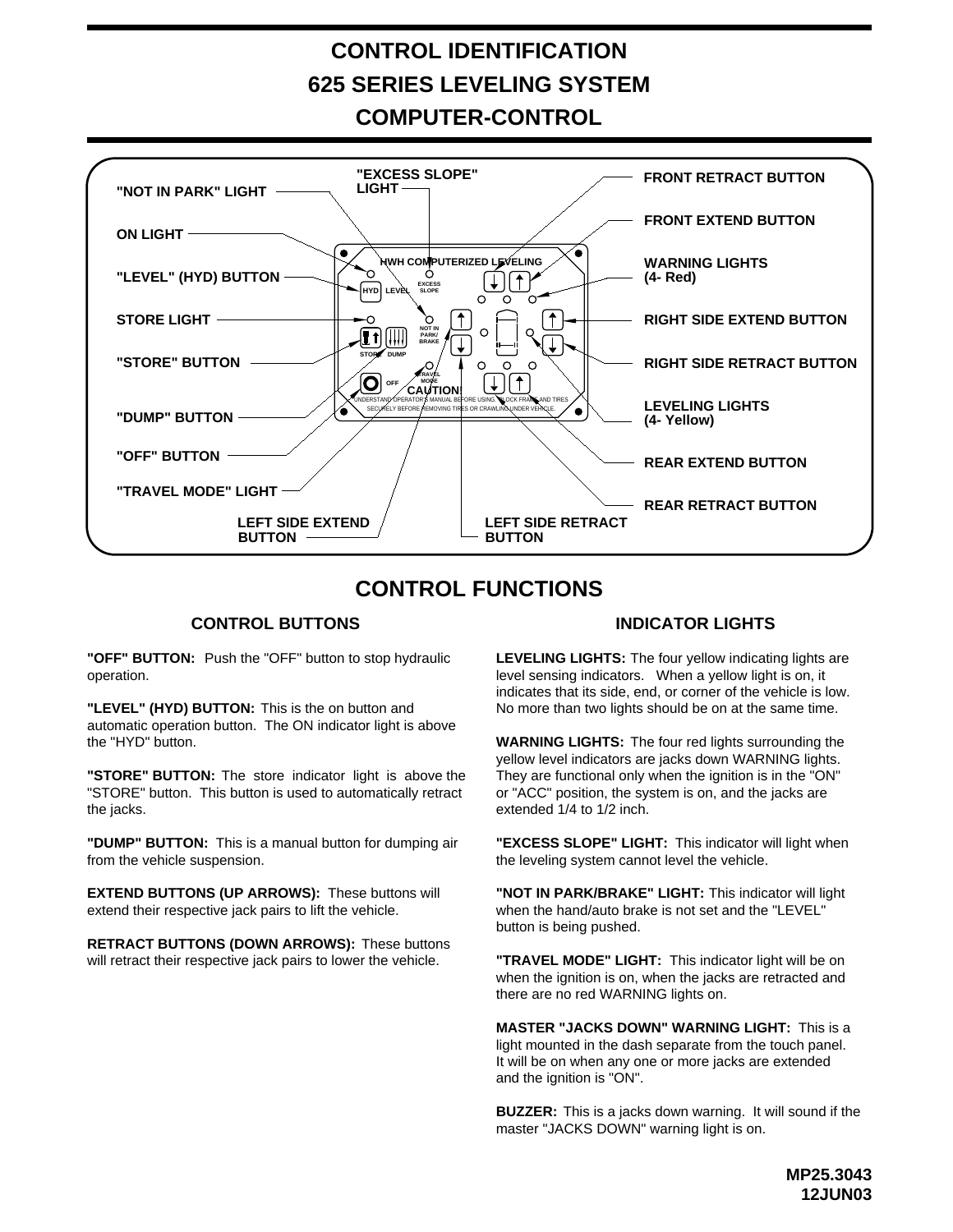# **CONTROL IDENTIFICATION PUMP RUN TIME**

#### **PUMP RUN TIME**

Pump motors used with HWH leveling systems and room extension systems come in 3 different diameters; 3", 3.7" and 4.5". Contact the vehicle manufacturer or HWH for help with identifying the motor size. **It is important that any time the pump runs for more than three minutes with a 3" motor; or six minutes with a 3.7" or 4.5" motor that the motor is allowed to cool for thirty minutes before continuing. Continuous operation of the pump motor without allowing the motor**  to cool can damage the motor. For cold weather information see "COLD WEATHER OPERATIONS" below.

The HWH systems with a computer processor monitor the pump run time and will turn the pump off if the run time exceeds a specified time. This time can vary with different systems. Due to available electronics or system design, the pump run time programs will also vary. Leveling systems and room extensions that are not controlled by a system processor have no pump run time protection. **DO NOT run the pump more than three or six minutes without allowing the pump motor to cool for thirty minutes.**

#### **SYSTEM VARIATIONS FOR PUMP RUN TIME**

Some systems with rooms run the rooms separate from the system processor. These systems do not monitor pump run time when operating the rooms. DO NOT run the pump more than three or six minutes without allowing the **pump motor to cool for thirty minutes.**

Some systems can be turned back on immediately after the processor turns the pump off. **DO NOT turn the system back on or run the pump without allowing the pump motor to cool for thirty minutes.**

When operating some leveling systems manually or operating the room extensions, the pump will turn off and back on while pushing the control button when the pump run time has been exceeded. **DO NOT continue without allowing the pump motor to cool for thirty minutes.**

With some systems, when the processor has turned the pump off because the run time has been exceeded, power to the HWH system must be turned off and back on before the system will operate. With motorized vehicles, turn the ignition off and back on. With non-motorized vehicles, turn the master power switch for the HWH system off and back **DO NOT continue without allowing the pump motor to cool for thirty minutes.** on.

Some HWH systems are equipped with a lighted reset switch. If the processor turns the pump off because the run time has been exceeded, the light in the reset switch will turn on. The system will not operate until the reset switch is pushed. **DO NOT continue without allowing the pump motor to cool for thirty minutes.**



**LIGHTED RESET SWITCH**

**No matter what HWH system is on the vehicle, the pump should not be ran for more than three minutes (3" motors) or six minutes (3.7" or 4.5" motors) without allowing the pump motor to cool for thirty minutes. Continuous operation of the pump motor without allowing the motor to cool can damage the pump motor.**

Contact HWH corporation to get specific information about the system in this vehicle.

#### **COLD WEATHER OPERATIONS**

HWH leveling and room extension systems are designed to function in cold weather down to 0 degrees Fahrenheit. Below freezing (32 degrees Fahrenheit) the jacks or rooms will operate slower than usual.

For operation in temperatures dropping below -20 degrees Fahrenheit, it is necessary that the system is equipped with oil designed for extreme cold weather application such as a synthetic oil. (Contact HWH for recommendations.)

DO NOT run the pump motor continuously. It is important that any time the pump runs for more than three minutes Continuous operation of the pump with slow moving jacks or rooms in cold weather, without allowing the pump motor to cool will cause the pump motor to burn up and damage the pump assembly. **continuing. Continuous operation of the pump motor without allowing the motor to cool can damage the motor. with a 3" motor; or six minutes with a 3.7" or 4.5" motor that the motor is allowed to cool for thirty minutes before**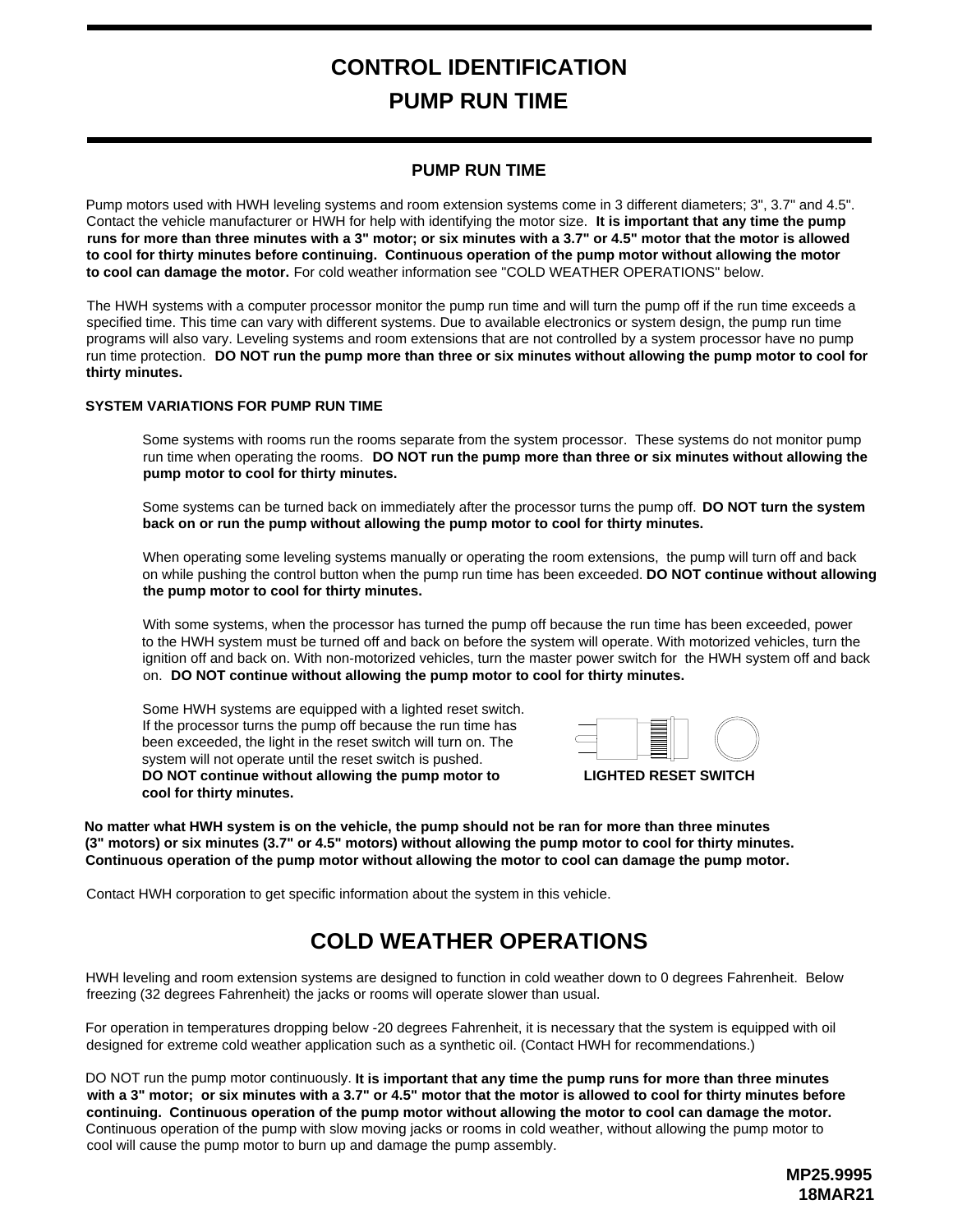#### **OPERATING PROCEDURES**

#### **GENERAL INSTRUCTIONS**

Maintain adequate clearance in all directions for vehicle, room extensions, awnings, doors, steps, etc. Vehicle may move in any direction due to jacks extending or retracting, settling of the jacks or the vehicle, equipment malfunction, etc..

If parking on soft ground or asphalt paving, a wood block or pad should be placed under each jack.

Press the "OFF" button and turn the ignition switch "OFF" at any time to stop the operation of the system.

Any time a hydraulic leveling process is interrupted, retract the jacks according to the JACK RETRACTION Section and then restart the leveling process.

If the hand / auto brake is not set when the "HYD" button is pressed, the "NOT IN PARK/BRAKE" light will come on. When the "HYD" button is released the "NOT IN PARK/ BRAKE" light will go out. The panel will NOT turn on.

#### CAUTION: DO NOT MOVE THE VEHICLE IF ONE **OR MORE JACKS ARE EXTENDED TO THE GROUND.**

#### **PREPARATION FOR TRAVEL**

Before traveling, the red jack warning lights must be off and the "TRAVEL MODE" light must be on. If lights are not correct for travel, retract jack as described in the JACK RETRACTION Section.

If the jacks are retracted but a red "WARNING" light is lit or the green "TRAVEL MODE" light is not lit, the system needs to be serviced.

Any room extension or generator slide should be fully

**EXTENDED CAN CAUSE SEVER DAMAGE TO THE JACKS MOVING THE VEHICLE WITH THE LEVELING JACKS VEHICLE IS EQUIPPED WITH STRAIGHT-ACTING JACKS. THE GROUND OR IN THE EXTEND POSITION. THIS THE LEVELING JACKS ARE STILL IN CONTACT WITH CAUTION: DO NOT MOVE THE VEHICLE WHILE** 

**TO CHECK THAT ALL JACKS ARE FULLY RETRACTED LIGHTS. IT IS THE OPERATOR'S RESPONSIBILITY HAZARD. DO NOT RELY SOLELY UPON WARNING AND OR THE VEHICLE AND CREATE A DRIVING INTO THE STORE/TRAVEL POSITION AND THE VEHICLE IS AT THE PROPER RIDE HEIGHT FOR TRAVELING. CONTACT MANUFACTURER TECHNICAL SERVICE BEFORE MOVING A VEHICLE THAT IS NOT AT PROPER TRAVEL HEIGHT.**

#### retracted before traveling. **IMPORTANT: Any time the "HYD" button has been pushed, push the "STORE" button before traveling.**

If the jacks cannot be retracted according to the JACK RETRACTION Section, retract the jacks according to the MANUAL JACK RETRACTION Section. The system should then be checked.

#### **ROOM EXTENSION PROCEDURES**

#### **extension read this section carefully. IMPORTANT: If the vehicle is equipped with a room**

retracting jacks. It is recommended to retract room extensions before the Leveling Procedure before operating room extensions. MUST be blocked securely. It is recommended to complete If the vehicle is equipped with kick-down jacks, the wheels

Refer to the vehicle owners manual for proper operation of room extensions.

**when the vehicle is supported by the leveling system. IMPORTANT: Do not use a room extension support**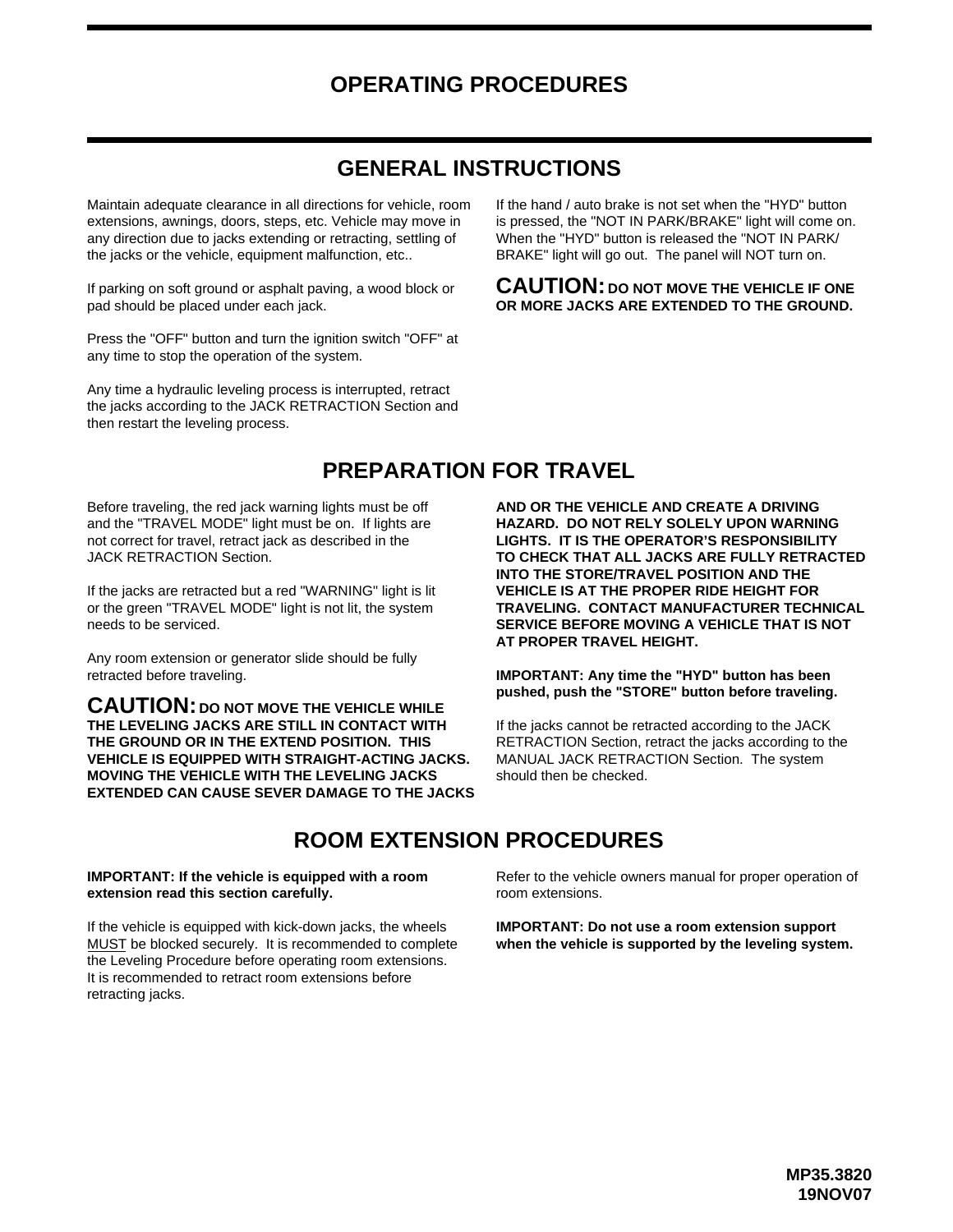# **OPERATING PROCEDURES 625 SERIES LEVELING SYSTEM**

#### **AUTOMATIC HYDRAULIC LEVELING**

1. Place transmission in the recommended position for parking vehicle and set parking brake. Turn the coach engine off. Turn the ignition to the "ACCESSORY" position.

**NOTE: If the vehicle has an air suspension, running the vehicle engine during leveling can cause erratic operation and inhibit proper leveling of the vehicle.**

2. Press the "LEVEL" button to enter the hydraulic operation mode. The ON light will glow steady.

3. At this time, the operator may want to check the jacks and place pads under the jacks if the ground will not support the vehicle.

4. Press the "LEVEL" button a second time. The ON light will start to flash.

**NOTE: After pushing the "LEVEL" button a second time, the system will begin to dump air from the vehicle leveling process will begin. suspension. After approximately 25 seconds, the**

The system will automatically extend the jacks to level the vehicle and then extend any remaining jacks for stabilizing. After the system has finished leveling and stabilizing, and has completed the air dump cycle, it will automatically shut off.

EXCESS SLOPE SITUATION: In the event the jacks are unable to level the coach, the "EXCESS SLOPE" light will come on. Excess slope is two jacks fully extending without turning the yellow level light out. The system will not stabilize the vehicle if the "EXCESS SLOPE" light comes on. One or more jacks may not be extended. The system will shut off leaving the "EXCESS SLOPE" light on. The "EXCESS SLOPE" light will remain on if the ignition is in the "ON" or "ACC" position, until the jacks have been fully retracted turning the red warning lights out. Push the "STORE" button to retract the jacks. Move the vehicle to a more level position or level the vehicle as close as possible according to the MANUAL HYDRAULIC OPERATION section.

5. Turn the ignition switch to the "OFF" position.

#### **JACK RETRACTION**



#### **CAUTION: THE OPERATOR MUST BE SURE THAT THERE ARE NO OBJECTS UNDER THE VEHICLE AND THAT ALL PEOPLE ARE CLEAR OF THE VEHICLE.**

1. Start the engine. Store the jacks immediately.

2. Press the "STORE" button. The store indicator light will flash. As each jack retracts, its red WARNING light will go out. The system will automatically shut down six minutes after the four individual red "WARNING" lights are out. If any one red "WARNING light does not go out, the system will continue to store for thirty minutes, then shut down regardless of the "WARNING" lights condition.

**NOTE: When traveling thermal expansion may cause a jack to extend slightly. When the "STORE" button has been used to retract the jacks, the system will automatically retract any jack that extends due to thermal expansion.**

**IMPORTANT: DO NOT interrupt power to the leveling system while the "STORE" indicator light is blinking. DO NOT push the "OFF" button or turn the ignition key. The system must be allowed to completely finish the STORE mode.**

**CAUTION: DO NOT MOVE THE VEHICLE WHILE THE LEVELING JACKS ARE STILL IN CONTACT WITH THE GROUND OR IN THE EXTEND POSITION. THIS VEHICLE IS EQUIPPED WITH STRAIGHT-ACTING JACKS. MOVING THE VEHICLE WITH THE LEVELING JACKS EXTENDED CAN CAUSE SEVERE DAMAGE TO THE JACKS AND OR THE VEHICLE AND CREATE A DRIVING HAZARD. DO NOT RELY SOLELY UPON WARNING LIGHTS. IT IS THE OPERATOR'S RESPONSIBILITY TO CHECK THAT ALL JACKS ARE FULLY RETRACTED INTO THE STORE/TRAVEL POSITION AND THE VEHICLE IS AT THE PROPER RIDE HEIGHT.**

3. The vehicle can be moved as soon as the red warning lights are out, the jacks are in the STORE/TRAVEL position, the green "TRAVEL" light is on, and the suspension air bags are inflated to the vehicles proper ride height.

**IMPORTANT: If a red warning light and buzzer come on while traveling, the jacks should be checked as soon as a safe parking location is found.**

4. If jacks cannot be retracted by the above procedure see MANUAL JACK RETRACTION Section.

**MP35.3830 23JUL03**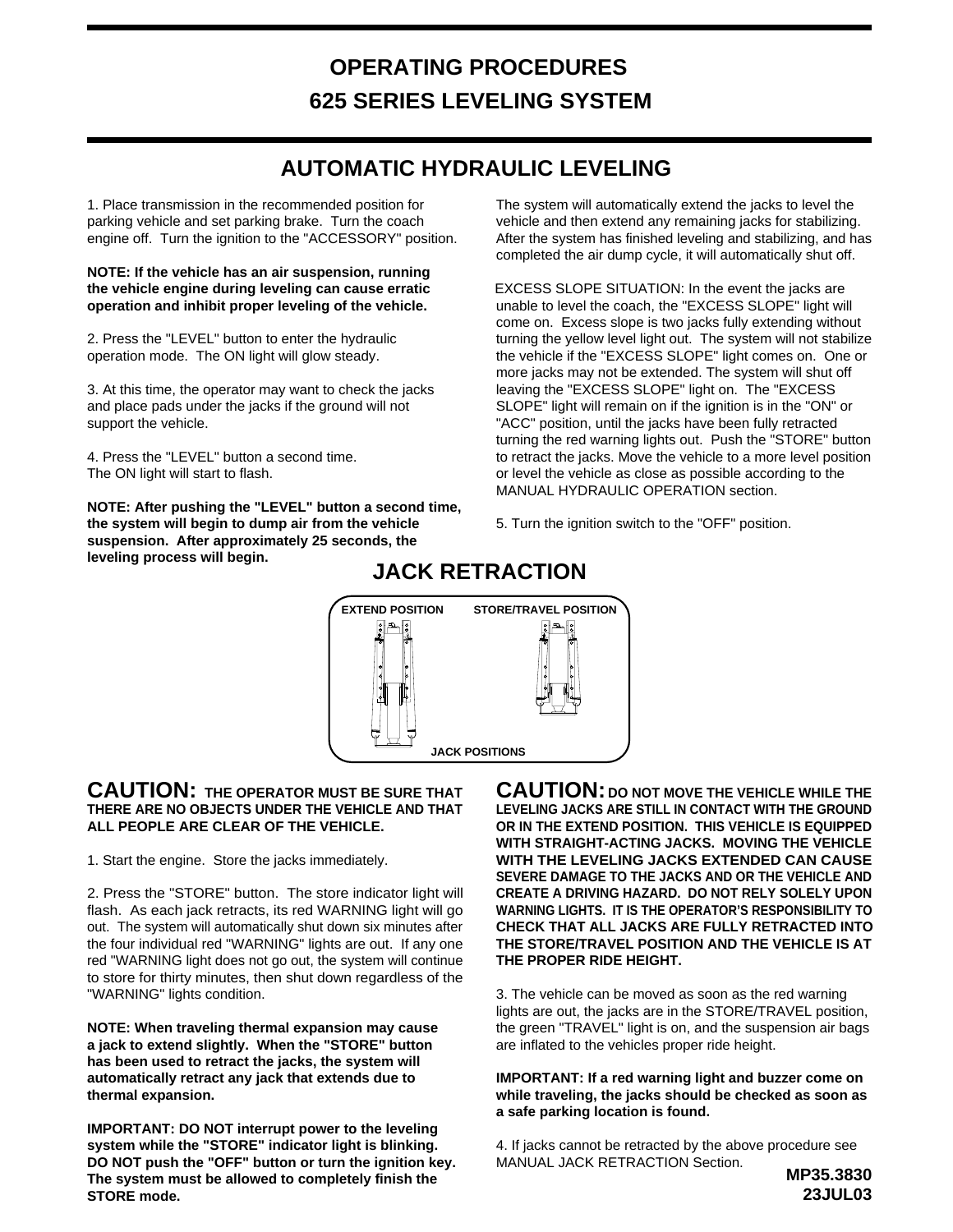#### **OPERATING PROCEDURES**

#### **MANUAL HYDRAULIC OPERATION**

1. Place transmission in the recommended position for parking the vehicle, and set the parking brake. Turn the ignition to the "ACCESSORY" position.

2. Press the "HYD" button. The indicator light will glow steady.

3. Place pads under the jack feet if the ground will not support the vehicle on the jacks.

4. Push the "DUMP" button. Wait until all of the air is **jacks are fully extended.** exhausted from the vehicles suspension system.

5. The vehicle may be leveled using the manual EXTEND (UP ARROW) buttons on the right half of the panel. If a yellow LEVEL SENSING light is on, that side or end of the vehicle is low. It is best to level the vehicle side to side first, if needed, before front to rear.

Jacks will extend (or retract) in pairs to raise (or lower) a side or end of the vehicle. Any jack not used for leveling can be extended to the ground. This provides additional stability against wind and activity in the vehicle. Jacks used to stabilize the vehicle after leveling is complete should lift the vehicle slightly after touching the ground.

#### **IMPORTANT: Do not continue to push an EXTEND button for more than ten (10) seconds after that pair of**

6. When leveling is completed, push the "OFF" button on the touch panel and turn the ignition switch to the "OFF" position.

**when manual operation of the leveling system is used. IMPORTANT: Push the "STORE" button before traveling**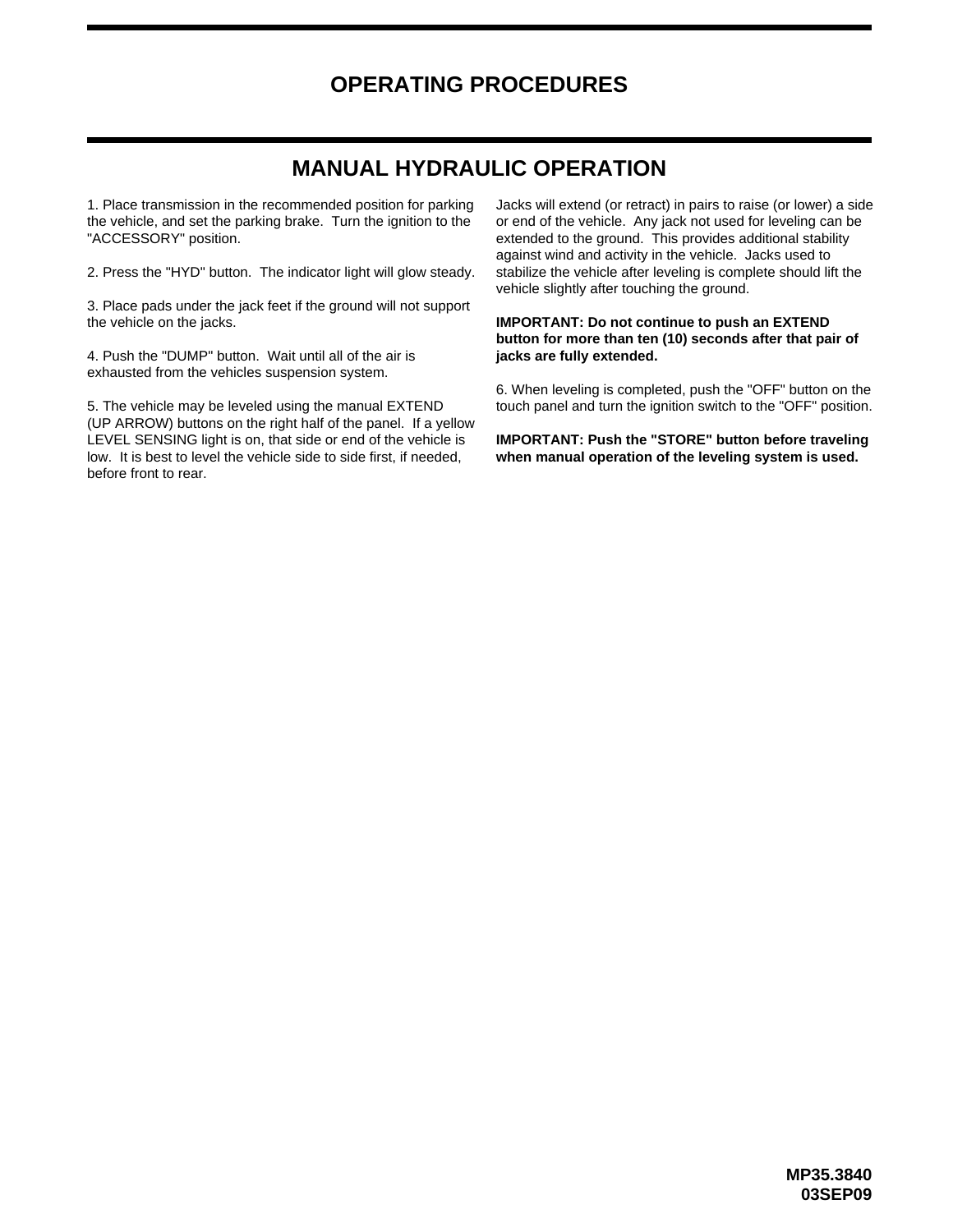# **OPERATING PROCEDURES MANUAL JACK RETRACTION**

#### **MANUAL JACK RETRACTION**

**DO NOT CRAWL UNDER THE VEHICLE, KEEP A SAFE DISTANCE IN FRONT AND REAR OF THE VEHICLE. THE VEHICLE MAY DROP AND/OR MOVE FORWARD OR BACKWARD WITHOUT WARNING AS THE VALVE RELEASE IS OPERATED. WARNING:KEEP AWAY FROM THE WHEELS,**

#### **extensions are fully retracted prior to performing IMPORTANT: HWH recommends that all HWH room manual jack retraction procedures.**

retract the jacks. if the STORE feature on the HWH control panel will not Use the manual valve release for retracting the jacks only

1. Locate your power unit-manifold assembly. (The diagram below represents a typical Power Unit-Manifold Assembly it may not be an exact match to yours).

#### **power unit. The upper most manifold should control NOTE: Multiple manifolds may be present on the jack functions. (Valve styles and arrangements will vary)**

2. Allow clearance for the vehicle to lower.

3. Using the diagram below identify the style of your two center valves.

**incorporated into the Breather Cap. Before using read NOTE: As of APRIL 2002 a 1/4" Nut Driver has been and understand the last page of this manual.**

been opened far enough to allow the jacks to retract. the T-Handle will turn harder. Make sure the valves have will turn several turns easily. As the valve starts to open, **Large style with T-Handle valve release:**  The T-Handle

**Small style with Valve Release Nut: DO NOT**  turn the 1/4" valve release nut more than 4 and 1/2 turns. Turning the nut more could damage the valve.

valve. Replace the protective plastic plug. 2 full turns. Turning the nut more could damage the DO NOT turn the 1/4" valve release nut more than Large style with Valve Release Nut: The 1/4" Valve removed to gain access. Open valve 1-1/2 to 2 full turns. release nut is located under a plastic plug that must be

4. Retract the front jacks by opening the two center valves. Slowly turn the manual valve releases counter clockwise until the jacks start to retract.

5. Repeat the process by identifying then opening the two outer valves, if applicable.

6. Check that all jacks are now retracted. If yes, continue. If no, notify the dealership where you purchased the vehicle or had the leveling system installed or contact HWH Corporation customer service.

7. Close the valves by turning each valve release clockwise.

#### **point as internal damage may occur to the solenoid. DO NOT tighten the manual valve release past this IMPORTANT: Once the manual valve release is snug,**

8. The system should now be repaired before using again.



**MP35.384N 01MAR10**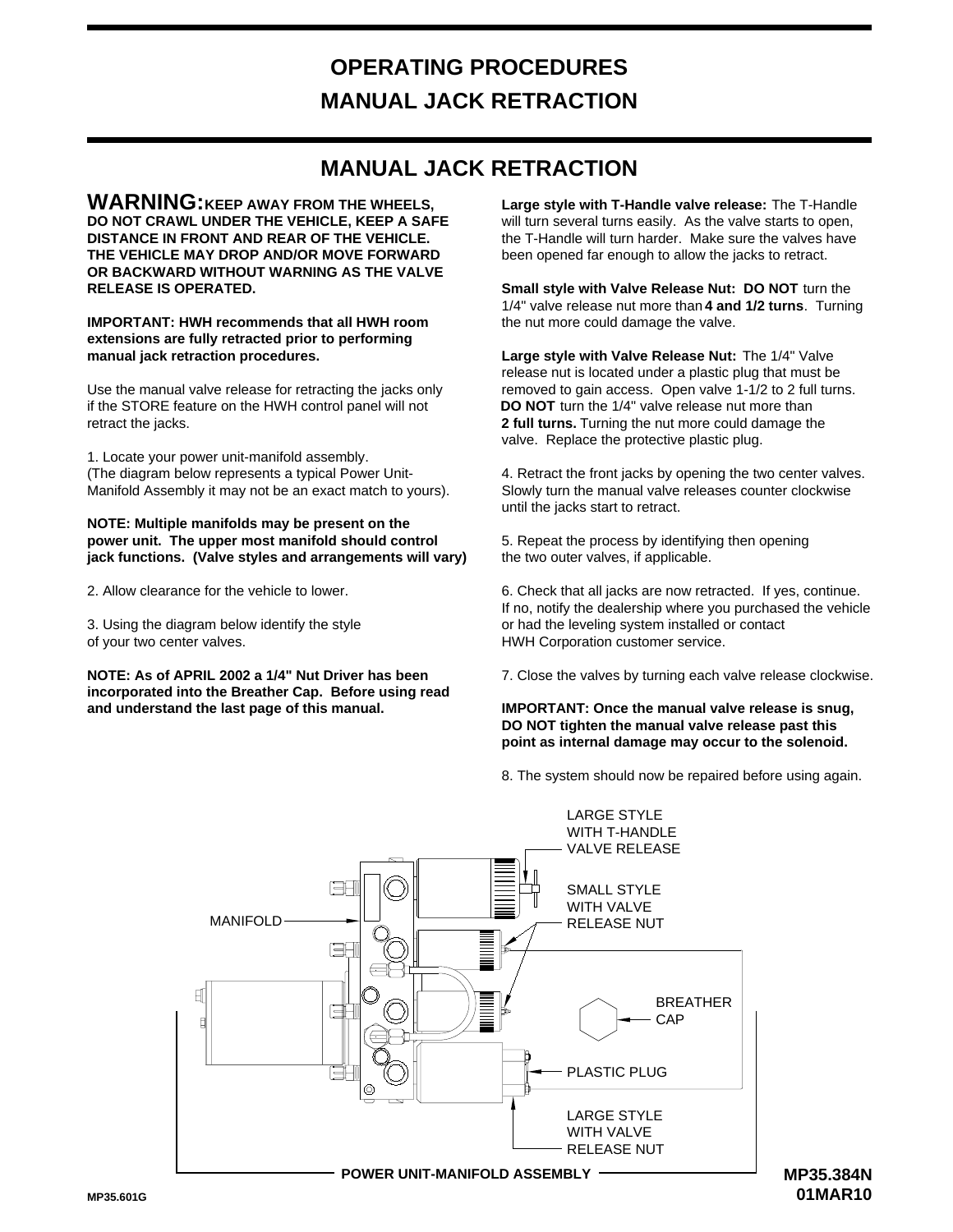#### **MAINTENANCE**

## **OIL LEVEL**

It is important that the four leveling jacks are fully retracted before checking the hydraulic oil level. To check the oil supply, remove the breather cap from the top of the hydraulic oil reservoir. The oil level should be approximately one inch below the top of the reservoir when adequately filled.

**FLUID:** HWH Specialty Hydraulic Oil is recommended. In an brake fluid or hydraulic jack fluid. Use of these can damage and can cause staining should a leak occur. DO NOT USE **NOTE:** Dexron automatic transmission fluid contains red dye emergency Dexron automatic transmission fluid can be used. seals.

#### **ELECTRICAL SYSTEM**

The batteries should be in good condition and fully charged. Weak batteries can cause erratic operation. Battery cable terminals and battery posts and connections should be kept clean.

All electrical connections, especially ground connections, should be clean, tight, free from corrosion and protected from weathering.

#### **UNUSUAL CONDITIONS**

If driving conditions are unusually muddy, the jacks may become caked or clogged with mud. This condition may hamper the proper operation of the leveling system. This problem may be prevented or remedied by cleaning off each leveling jack if they become excessively muddy.

In wet or icy weather leveling jacks may become encrusted with ice. This may cause the leveling system to function improperly. To eliminate this problem, periodically check the leveling jacks and break loose any ice which may be causing improper operation.

Do not move the vehicle while the leveling jacks are still in contact with the ground. Retract the jacks according to the "JACK RETRACTION" section and then visually check to see if the leveling jacks have returned to the STORE/TRAVEL position.

**NOTE:** All major components of the system can be replaced with rebuilt parts or can be sent to HWH CORPORATION to be rebuilt, when the system is out of warranty.

#### **OPERATIONAL CHECK**

Review the operator manual and run the system in the automatic and manual mode. Note any abnormal operation.

Check that all lights work according to the INDICATOR LIGHT section. Correct function of the four red WARNING lights is essential to the correct operation of the system.

Check that the vehicle is level when all the yellow LEVEL indicator lights are out.

Contact you dealer or HWH Corporation for assistance.

Review the JACK RETRACTION Section.

Make sure the jacks will fully retract to the store position. Jacks should not interfere with any part of the vehicle when in the store position.

With the jacks extended, check that the jacks can be retracted using the "T" handles on the solenoid valves. Refer to the MANUAL JACK RETRACTION section.

Check the air dump system by using the manual "DUMP" button according to the MANUAL AIR DUMP section. If the system will not dump air or return to the proper ride height, contact your dealer or HWH Corporation.

## **NOT IN PARK/BRAKE LIGHT CHECK**

- 1. Turn the ignition on.
- 2. Set the park brake.
- 3. Turn the leveling system on.
- 4. Apply the foot brake or chock the wheels so the vehicle cannot move.

5. Release the park brake. The Leveling System panel should turn off.

- 6. Apply the park brake.
- 7. If the panel does not turn off when the park brake is released, the system needs to be checked.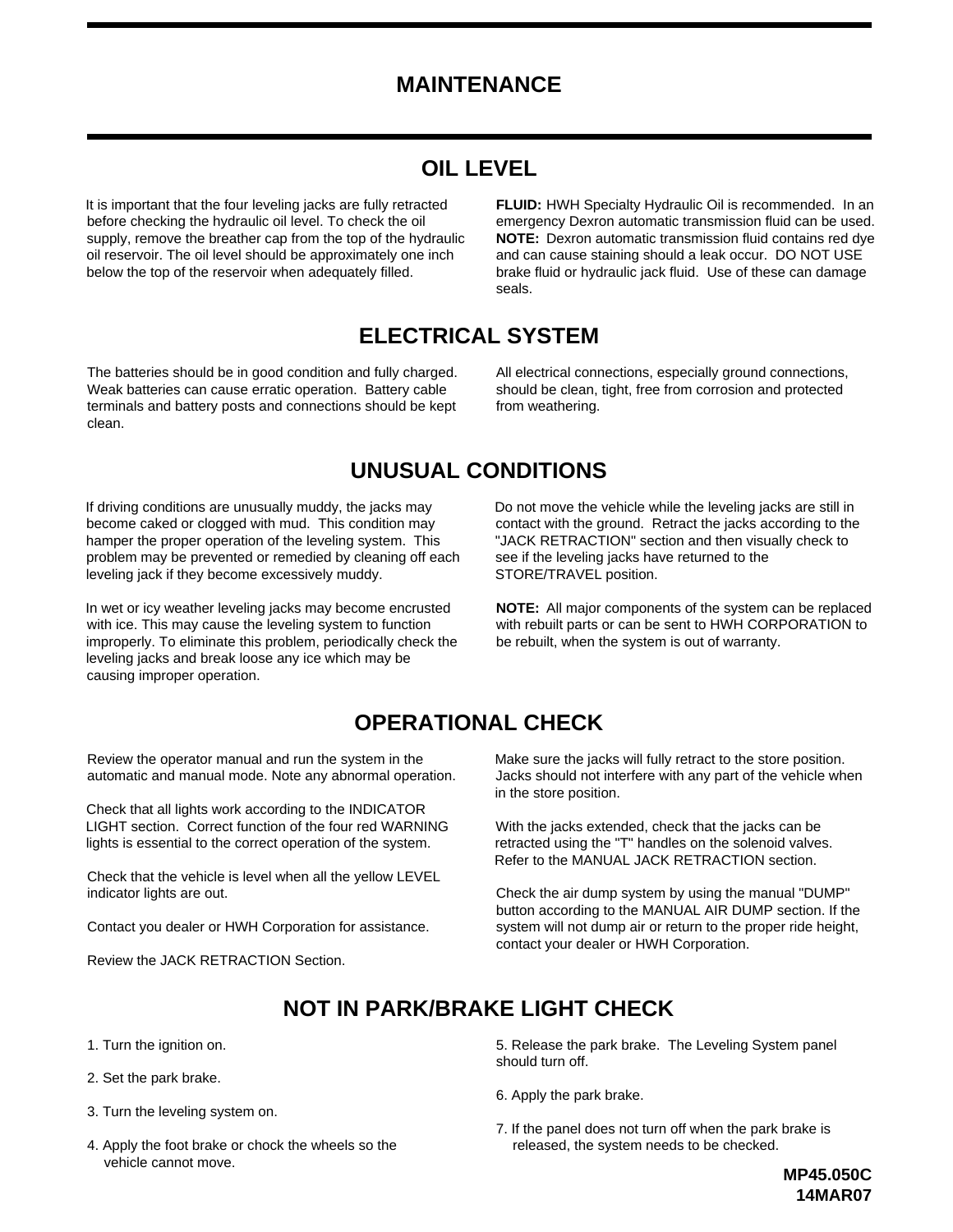#### **SENSING UNIT MAINTENANCE/SERVICE**

#### **SENSING UNIT ACCURACY TOLERANCE**

 $±$  1 inch side to side on a 36 foot vehicle. Typical leveling results will be better. The sensing unit has an accuracy tolerance of  $\pm$  5.4 inches front to rear and

#### **SENSING UNIT ADJUSTMENT**

the control box/sensing unit. be placed on a flat surface close to the mounting location of use a small bubble level. If using a bubble level, the level should vehicle trim line to determine level. An alternative would be to to manually level the vehicle. It is recommended to use the position the vehicle on a level surface or use the leveling system To adjust the sensing unit, first the vehicle must be level. Either

7/8, 3/4, 1/2, 5/16 or 1/4 sizes will be needed. screw driver or sockets w/driver or box end wrenches of adjustments to the Sensing Unit are needed. A Phillips are yellow LEVEL lights lit on the Touch Panel, manual Touch Panel, the sensing unit is properly adjusted. If there With the vehicle level , if there are no yellow light lit on the

Control Box is mounted to the power unit/valve assembly. The Sensing Unit is mounted inside the Control Box. The

There are four LED's on the Sensing Unit, A,B,C and D. Refer while making the A-C adjustment. adjustments first, then hold the adjustment nut from moving Control Box. If two LED's are on, it is best to make the B-D be a problem with the Sensing Unit or the mounting of the be turned more than 3/4 turn to turn the LED out, there may to be turned more than 1/2 flat or the adjustment screw has to screw will turn out LED's A and C. If the adjustment nut has the adjustment nut to turn out LED's B and D. The adjustment to the drawing below. The Sensing Unit is adjusted by turning



**TOP VIEW - SENSING UNIT**

**NOTE: If opposing LED's are lit, there is a problem with the Sensing Unit.**

**If LED (A) is lit: Turn the adjustment screw COUNTER CLOCKWISE until the LED is off.**

**If LED (C) is lit: Turn the adjustment screw CLOCKWISE until the LED is off.**

**If LED (B) is lit: Turn the adjustment nut COUNTER CLOCKWISE until the LED is off.**

**If LED (D) is lit: Turn the adjustment nut CLOCKWISE until the LED is off.**

**LEVEL lights. Recheck the level. If more adjustment is sensing unit, ignoring the LED's on the sensing unit. yellow level lights go out, instead just "tweak" the needed, DO NOT try to adjust the sensing unit until the lights are on. Level the vehicle according to the yellow vehicle to an unlevel position so one or two yellow IMPORTANT: When all 4 LED's are off, move the** 

**"tweaking" process until the system levels the vehicle relevel the vehicle using the yellow level lights on the the front yellow light to stay on slightly longer to bring instructions for LED's A, B, C, and D. This will allow the OPPOSITE direction that is given in the above Move the adjustment for that light very, very, slightly in which sensing unit light is the front light, A-B-C or D. yellow level light is turning off too soon. Determine the vehicle, the front is still low. This means the front Example: After the initial adjustment and releveling** 

**01JUN10**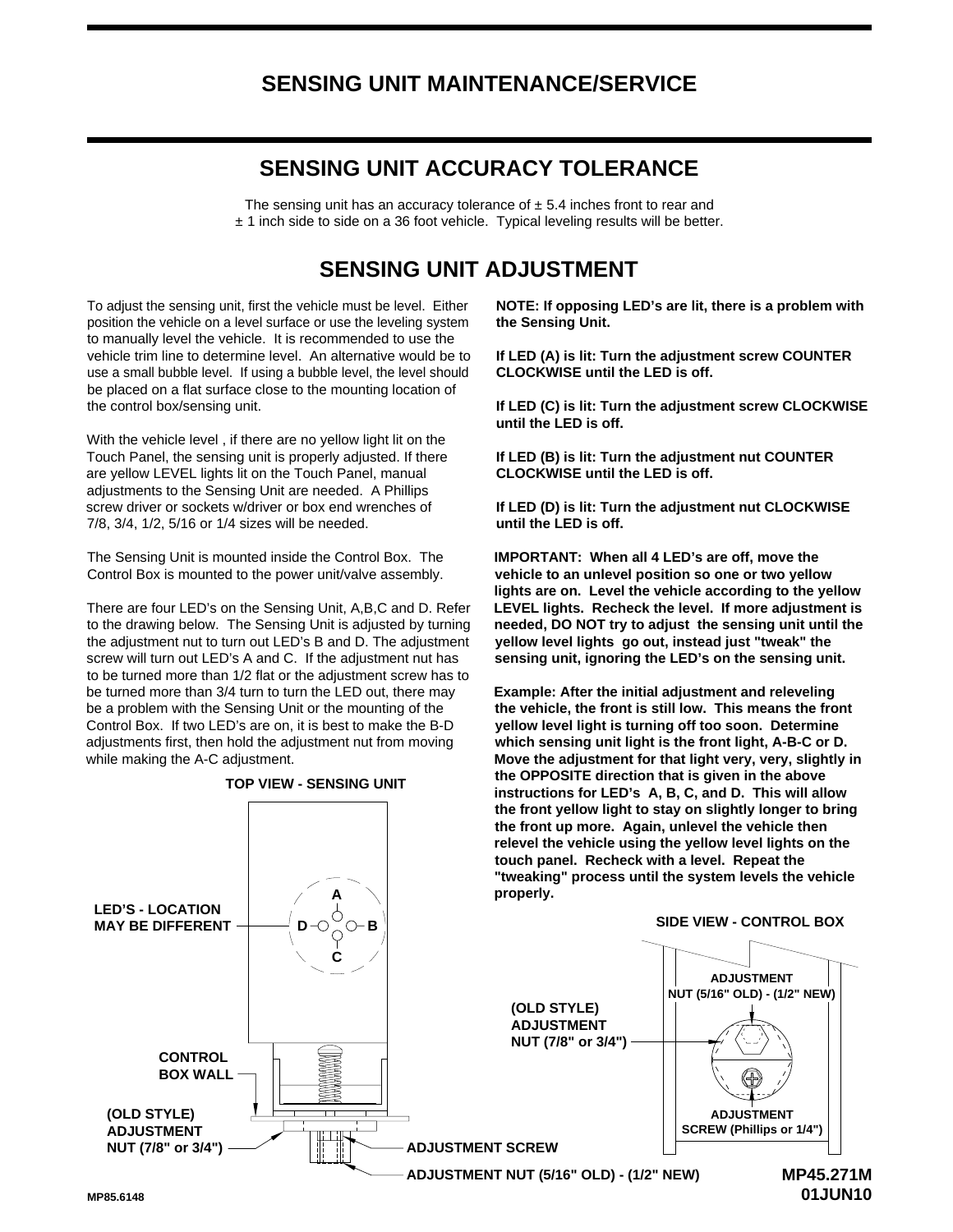# **HYDRAULIC LINE CONNECTION DIAGRAM (WITH 4 STRAIGHT-ACTING JACKS) 625 OR 625S SERIES LEVELING SYSTEMS**



**MP65.2802**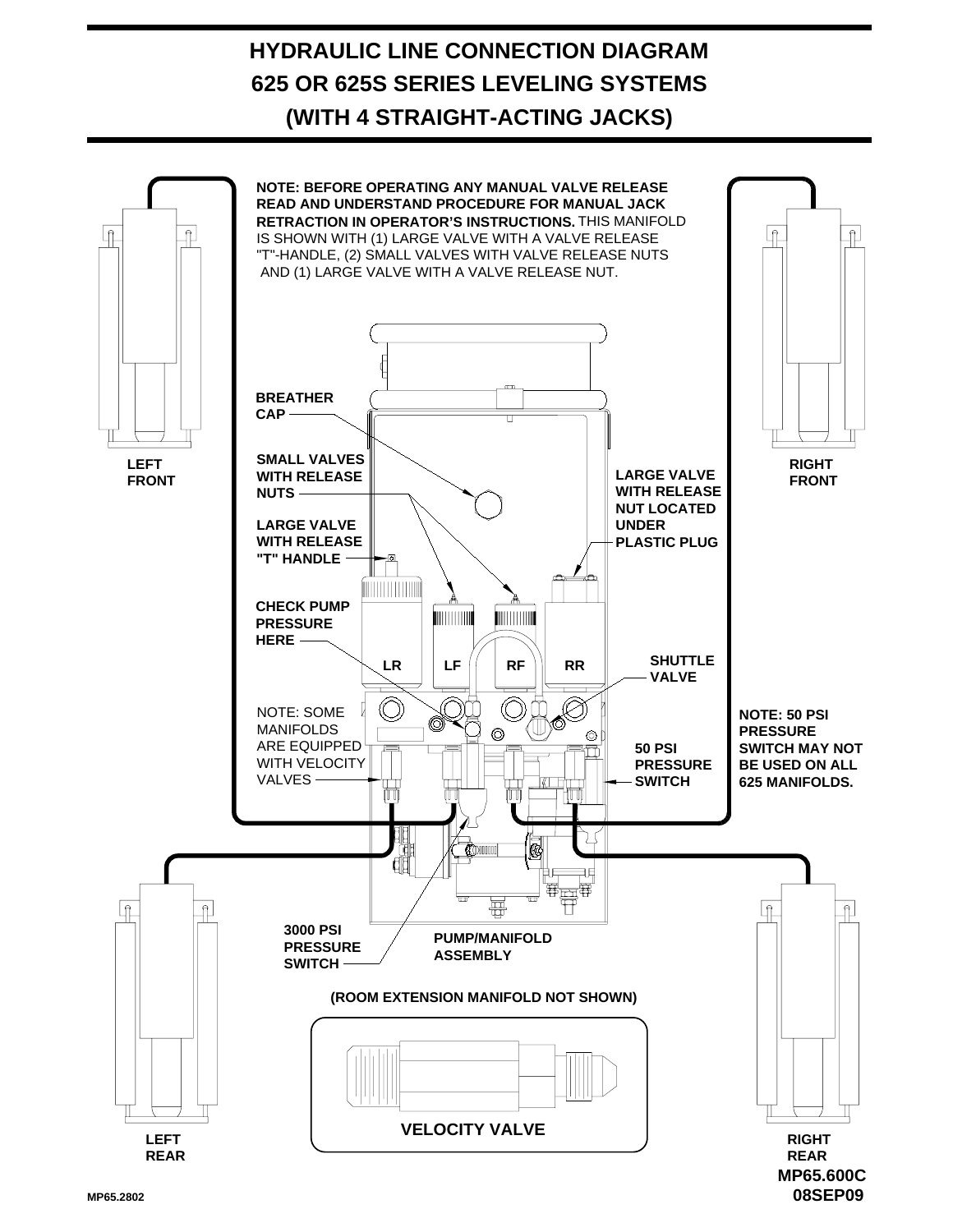

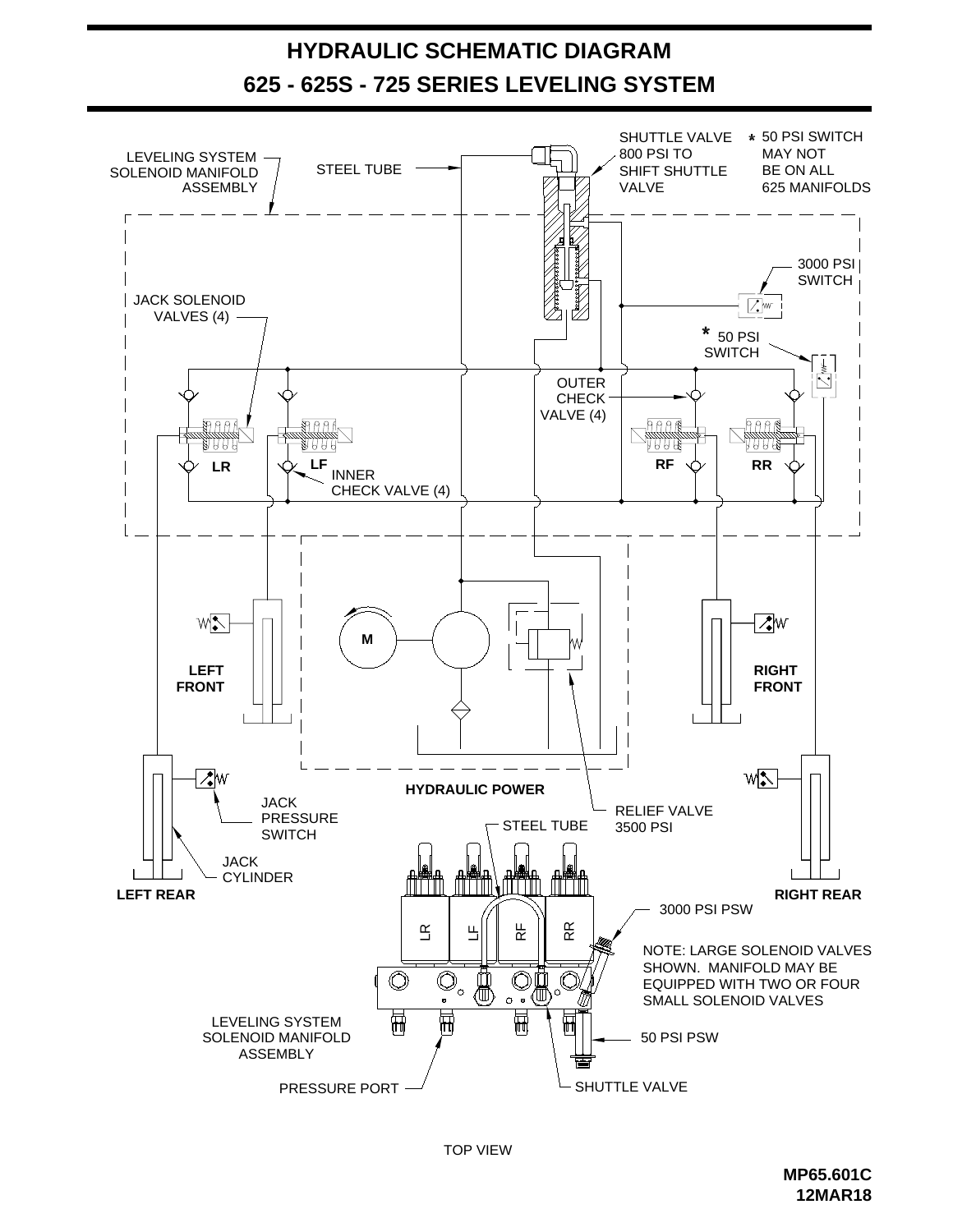#### **ELECTRICAL CONNECTION DIAGRAM 625 SERIES LEVELING SYSTEM TOUCH PANEL - JACK WARNING LIGHTS AND PRESSURE SWITCHES PARK BRAKE - MASTER WARNING LIGHT AND BUZZER**

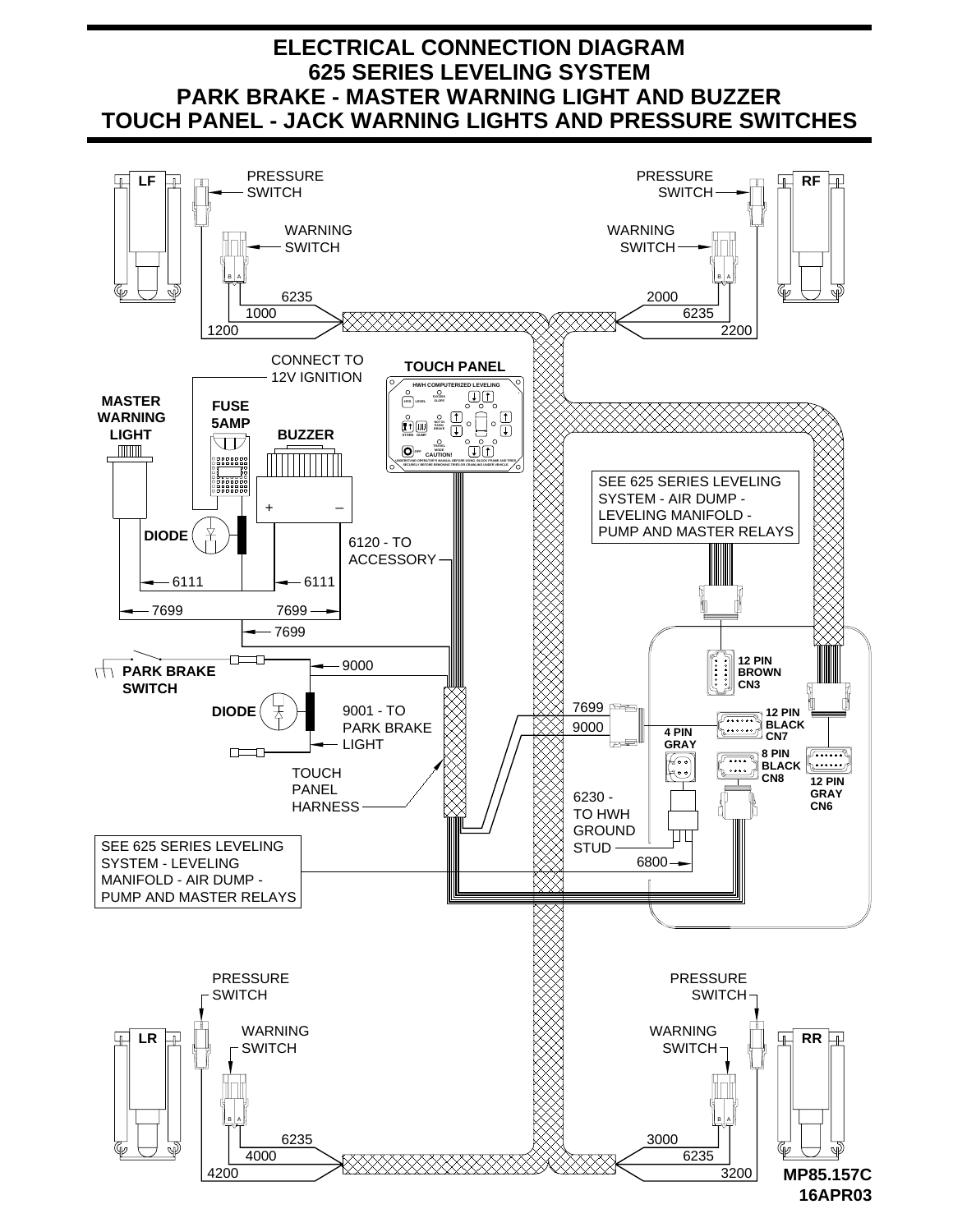#### **LEVELING MANIFOLD - AIR DUMP PUMP AND MASTER RELAYS 625 SERIES LEVELING SYSTEM ELECTRICAL CONNECTION DIAGRAM**



**<sup>02</sup>OCT03**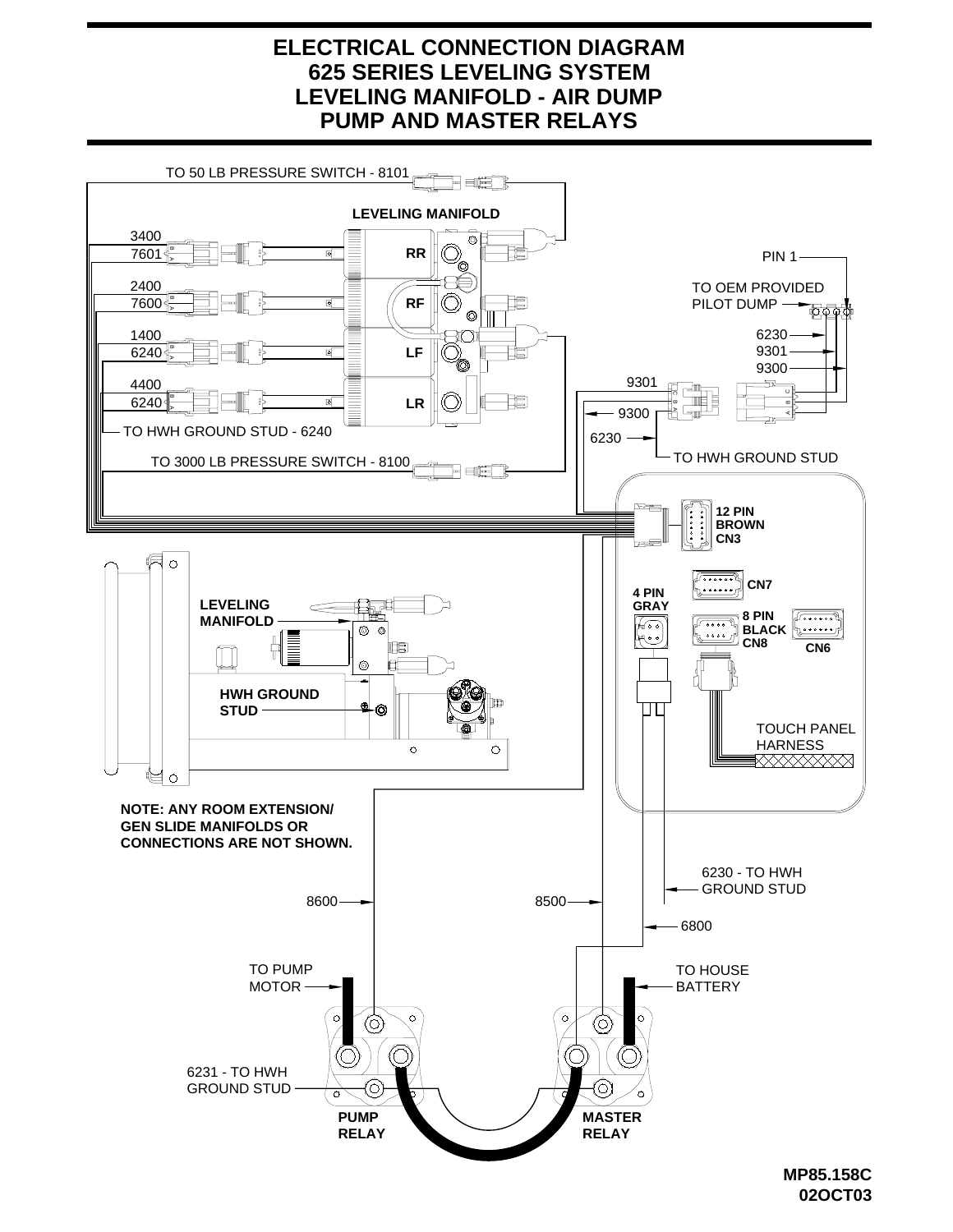# **ELECTRICAL CONNECTION DIAGRAM CONTROL BOX CONNECTION INFORMATION 625 SERIES LEVELING SYSTEM**



| PIN#                                  | <b>WIRE</b><br><b>COLOR</b> | <b>WIRE</b><br><b>NUMBER</b>             | <b>WIRE DESCRIPTION AND FUNCTION</b>                                                                                |
|---------------------------------------|-----------------------------|------------------------------------------|---------------------------------------------------------------------------------------------------------------------|
| GRAY CONNECTOR   4 PIN GRAY CONNECTOR |                             |                                          |                                                                                                                     |
|                                       |                             |                                          | $1 -$ - BLACK - - - - 6800 - - · SWITCHED +12V BATTERY POWER FROM MASTER RELAY                                      |
|                                       |                             |                                          | $2 -  -$ BLACK $   -$ 6800 $  \,$ SWITCHED +12V BATTERY POWER FROM MASTER RELAY                                     |
|                                       |                             |                                          | $3 - -$ White $- - -$ 6230 $ -$ Ground from HWH ground stud                                                         |
|                                       |                             |                                          | $4 - -$ WHITE $--- 6230 - -$ GROUND FROM HWH GROUND STUD                                                            |
|                                       |                             |                                          | CN3 ——————————————————————————————— 12 PIN BROWN CONNECTOR                                                          |
|                                       |                             |                                          | $1 - -$ BLACK $- - -$ 8500 $ -$ MASTER RELAY CONTROL SWITCHED +12 V                                                 |
|                                       |                             |                                          | $2 - -$ BLACK $- - -$ 8100 - $-$ SWITCHED GROUND FROM 3000 LB PRESSURE SWITCH                                       |
|                                       |                             |                                          | $3 - - -$ BLACK $- - - -$ 8101 $- - \cdot$ SWITCHED GROUND FROM 50 LB PRESSURE SWITCH                               |
|                                       |                             |                                          | $4 - -$ BLACK $- - -$ 9301 - $-$ SWITCHED +12 FOR PILOT OPERATED TRAVEL                                             |
|                                       |                             |                                          | $5 - -$ - BLACK $-  -$ 1400 $ -$ SWITCHED +12 FOR LEFT FRONT SOLENOID VALVE                                         |
|                                       |                             |                                          | $6$ ----BLACK----7600--- GROUND FOR RIGHT FRONT SOLENOID VALVE                                                      |
|                                       |                             |                                          | $7 - -$ BLACK $- - -$ 7601 - GROUND FOR RIGHT REAR SOLENOID VALVE                                                   |
|                                       |                             |                                          | 8 $--$ BLACK $- --$ 4400 $  \cdot$ SWITCHED +12 FOR LEFT REAR SOLENOID VALVE                                        |
|                                       |                             |                                          | $9 - - -$ BLACK $- - -$ 3400 $- -$ SWITCHED +12 FOR RIGHT REAR SOLENOID VALVE                                       |
|                                       |                             |                                          | $10 - -$ BLACK $   -$ 2400 $  \cdot$ SWITCHED +12 FOR RIGHT FRONT SOLENOID VALVE                                    |
|                                       |                             |                                          | 11 - - - BLACK - - - - 9300 - - - SWITCHED +12 FOR PILOT OPERATED DUMP                                              |
|                                       |                             |                                          | $12 - -$ BLACK $-$ - $-$ 8600 - - PUMP RELAY CONTROL SWITCHED +12V                                                  |
|                                       |                             |                                          |                                                                                                                     |
|                                       |                             |                                          | 1 THRU 6 – – – – – – – – – – – NO CONNECTION                                                                        |
|                                       |                             |                                          | $7 - -$ BLACK $- - -$ 9000 $- -$ SWITCHED GROUND FROM PARK BRAKE SWITCH                                             |
|                                       |                             |                                          | 8 THRU 10 $---------$ NO CONNECTION                                                                                 |
|                                       |                             |                                          | $11$ - $-$ - BLACK - $-$ - $-$ 7699 - $ \cdot$ BUZZER CONTROL SWITCHED GROUND                                       |
|                                       |                             |                                          | $12 - - - - - - - - - - - -$ NO CONNECTION                                                                          |
|                                       |                             |                                          |                                                                                                                     |
|                                       |                             |                                          | 1 AND 2 $-- -- -- -- ---$ NO CONNECTION                                                                             |
|                                       |                             |                                          | $3 - -$ RED $- - - -$ 6800 $- -$ SWITCHED +12 TO TOUCH PANEL                                                        |
|                                       |                             | $4 - -$ - White $-  -$ 6230 - $-$ Ground |                                                                                                                     |
|                                       |                             |                                          |                                                                                                                     |
|                                       |                             |                                          | $6$ ---RED-----6120---+12V FROM ACCESSORY                                                                           |
|                                       |                             | $7$ ---GREEN--------CAN LOW              |                                                                                                                     |
|                                       |                             | $8$ ---YELLOW ------- CAN HIGH           |                                                                                                                     |
|                                       |                             |                                          |                                                                                                                     |
|                                       |                             |                                          | 1 AND 2 $-- -- -- -- ---$ NO CONNECTION                                                                             |
|                                       |                             |                                          | $3 - -$ BLACK $-  -$ 1000 $ -$ SWITCHED GROUND FROM LEFT FRONT WARNING SWITCH                                       |
|                                       |                             |                                          | $4 - -$ BLACK $- - -$ 2000 $- -$ SWITCHED GROUND FROM RIGHT FRONT WARNING SWITCH                                    |
|                                       |                             |                                          | $5$ ----BLACK----1200--- SWITCHED GROUND FROM LEFT FRONT PRESSURE SWITCH                                            |
|                                       |                             |                                          | 6 $-$ - - BLACK - - - - 2200 - - SWITCHED GROUND FROM RIGHT FRONT PRESSURE SWITCH                                   |
|                                       |                             |                                          | $7 - -$ BLACK $-  -$ 3200 $ -$ SWITCHED GROUND FROM RIGHT REAR PRESSURE SWITCH                                      |
|                                       |                             |                                          | $8$ --- BLACK ---- $-$ 4200 -- SWITCHED GROUND FROM LEFT REAR PRESSURE SWITCH                                       |
|                                       |                             |                                          | $9 - -$ BLACK $  -$ 3000 $ -$ SWITCHED GROUND FROM RIGHT REAR WARNING SWITCH                                        |
|                                       |                             |                                          |                                                                                                                     |
|                                       |                             |                                          | $11 - - - - - - - - - - - - -$ No connection<br>$12 - -$ - WHITE $- - -$ 6235 - - SHARED GROUND TO WARNING SWITCHES |